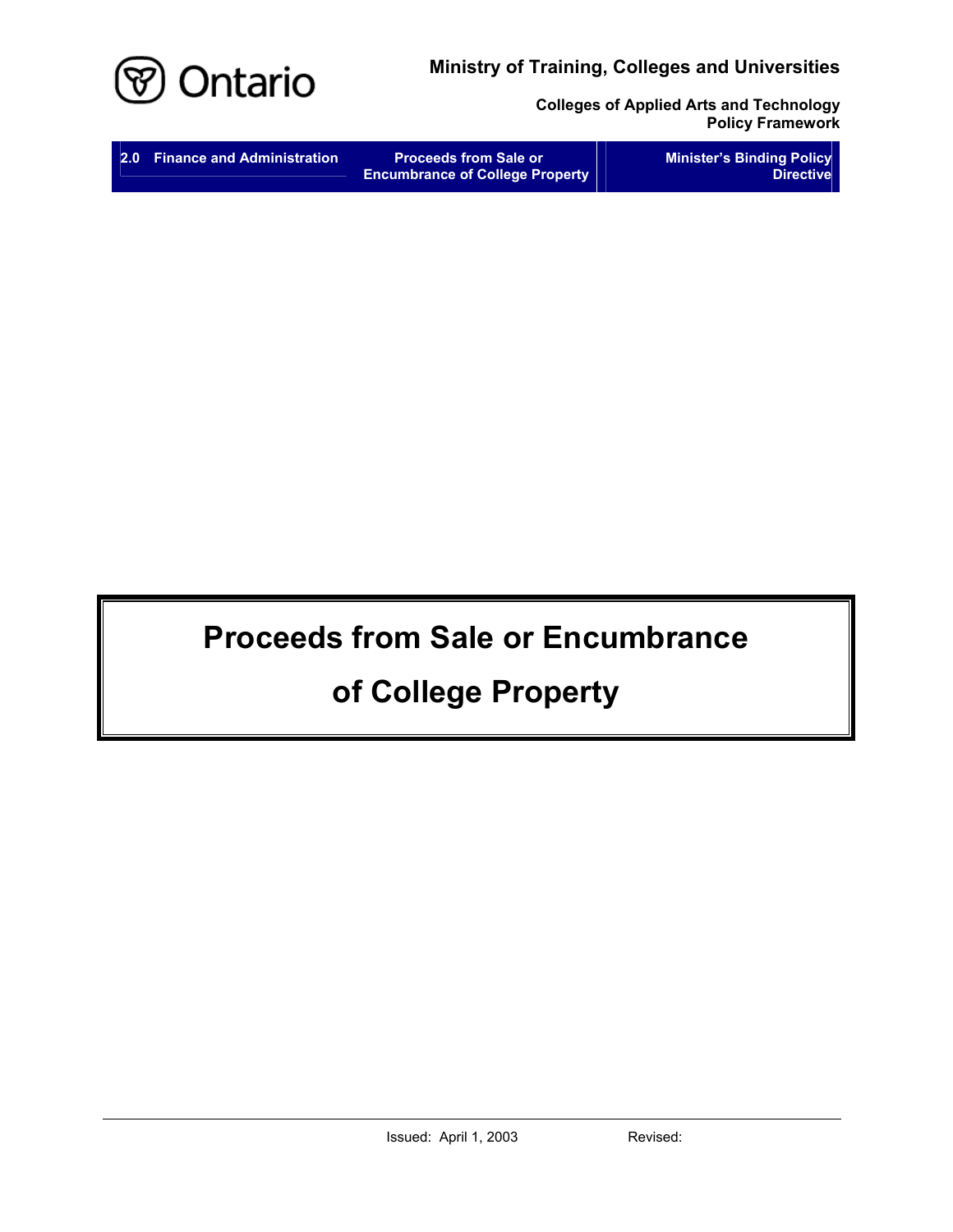## **Ministry of Training, Colleges and Universities**



**Colleges of Applied Arts and Technology Policy Framework** 

# **TABLE OF CONTENTS**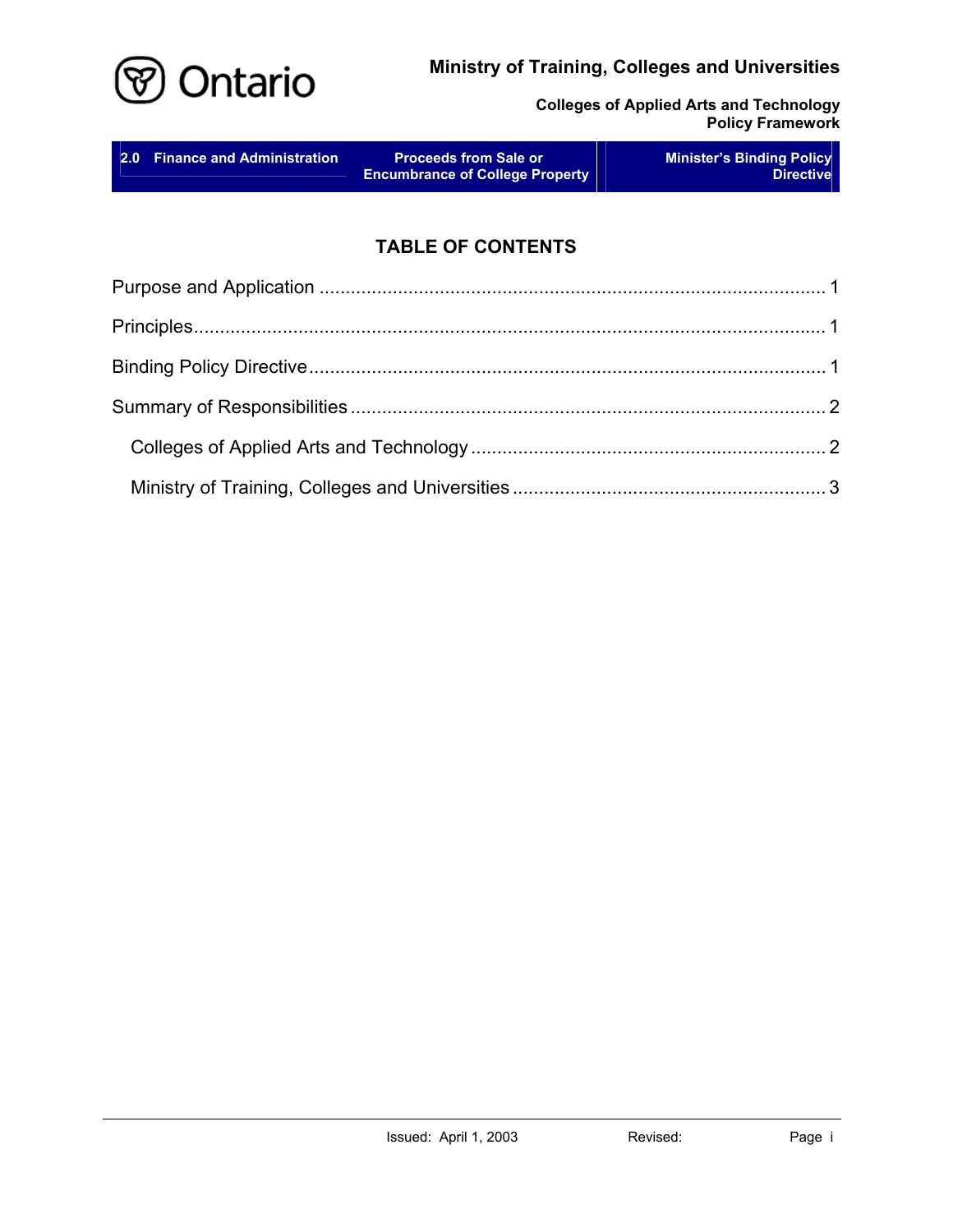

**Colleges of Applied Arts and Technology Policy Framework** 

**2.0 Finance and Administration Proceeds from Sale or** 

**Encumbrance of College Property** 

**Minister's Binding Policy Directive** 

#### **Purpose and Application**

Colleges of applied arts and technology are responsible and accountable to the Minister of Training, Colleges and Universities for high-quality service to the public, excellence in management, and prudent use of funds. The Government of Ontario is ultimately responsible and accountable for the management of public money and therefore has placed certain limitations on the placement of these funds.

The board of governors of a college, as a non-share corporation, has the incidental powers set out in the *[Corporations Act](http://www.e-laws.gov.on.ca/html/statutes/english/elaws_statutes_90c38_e.htm)* including the power "to sell, improve, manage, develop, exchange, lease, dispose of, turn to account or otherwise deal with the property of the company in the ordinary course of its business" (Section 23 (1) (n) of the *Corporations Act)*. The *[Ontario Colleges of Applied Arts and Technology Act, 2002](http://www.e-laws.gov.on.ca/html/statutes/english/elaws_statutes_02o08f_e.htm)* provides that the powers that may be exercised by a college under the *Corporations Act* may be limited by regulation. The Act also authorizes the Minister to issue policy directives, which are binding on colleges, in relation to the manner in which colleges carry out their objects or conduct their affairs.

This binding policy directive, regarding the need for Minister's approval for the use of proceeds from the sale, encumbrance, or lease of college property acquired with provincial support, applies to every college.

For further information regarding this binding policy directive, click on the Contact link to consult with the appropriate [ministry contact,](http://caat.edu.gov.on.ca/HTMLpages/Contacts_Eng.html#Proceeds_from_Sale) listed in the Contacts section on the web site.

#### **Principles**

Public funds have been provided in the past to provide public access to postsecondary education. The proceeds from the sale or encumbrance of publicly acquired assets must be reinvested in other capital assets for future public benefit.

#### **Binding Policy Directive**

- **A. The utilization of the proceeds from the sale, encumbrance, or lease of college-owned property that was:** 
	- **I. acquired from the government through the transfer of title for a nominal amount; or**
	- **II. purchased with direct funding support provided by the provincial government of the day for that purpose;**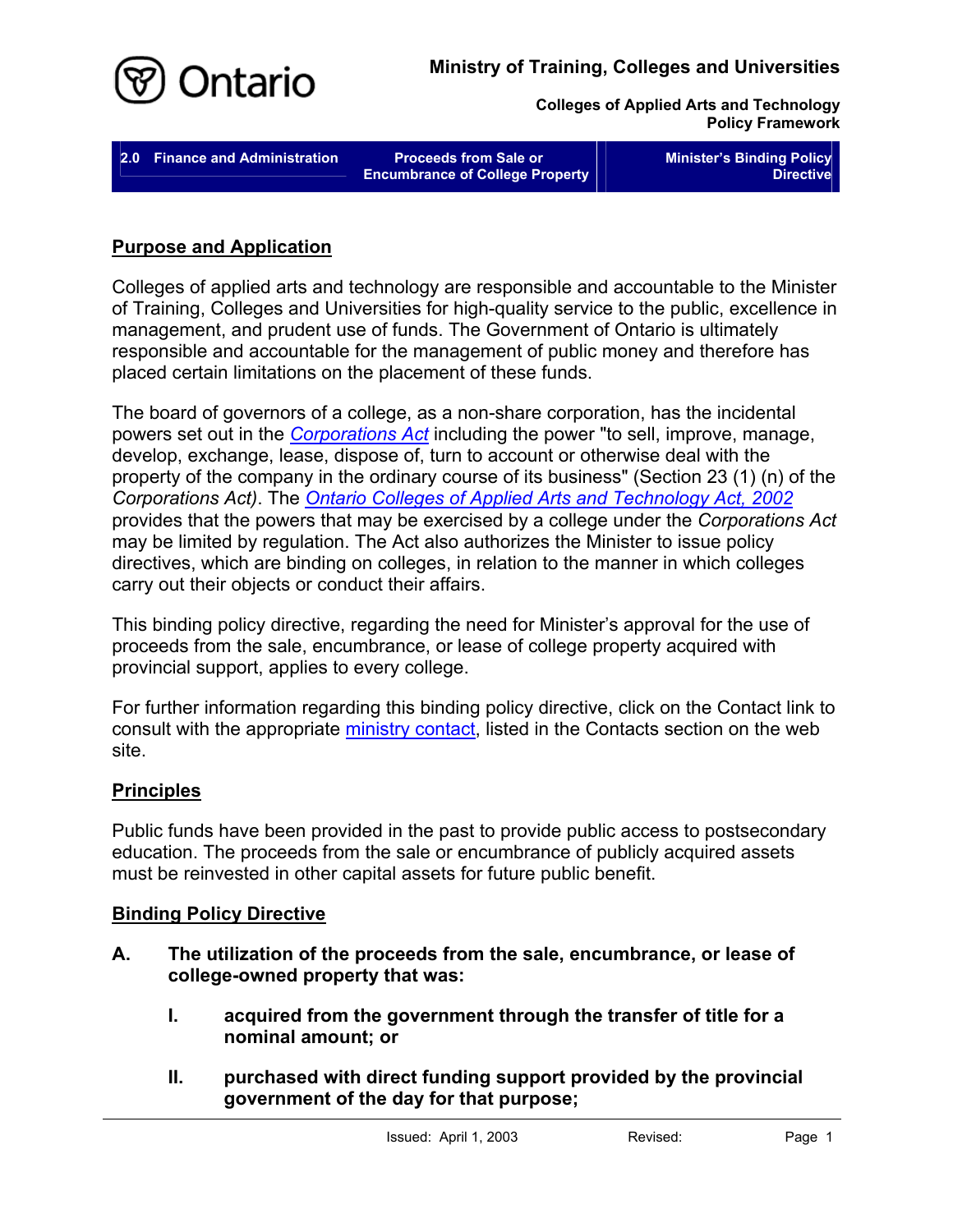

**Colleges of Applied Arts and Technology Policy Framework** 

**2.0 Finance and Administration Proceeds from Sale or** 

**Encumbrance of College Property** 

**Minister's Binding Policy Directive** 

**requires the approval of the Minister of Training, Colleges and Universities.** 

- **B. The utilization of the proceeds from the sale, encumbrance, or lease of property that is partially owned by the college requires the approval of the Minister of Training, Colleges and Universities when the government's prorated share of the proceeds is \$100,000 or more.**
- **C. Proceeds from the sale, encumbrance, or lease of real property acquired with government support, as defined in Section A, are to be directed towards new capital initiatives, and to be generally limited to facilities with a high academic component rather than those that primarily support administrative or ancillary enterprises.**
- **D. Proceeds from the sale, encumbrance, or lease of real property are to be held in a segregated account so that all interest earned can also be utilized for capital works.**
- **E. Colleges require approval in writing from the Minister of Training, Colleges and Universities to utilize the proceeds from the property sale or lease for specific capital initiatives.**
- **F. Every request for the Minister's approval is to include a copy of the agreement of purchase and sale or the lease or mortgage agreement to verify the property and amounts involved in the transaction, along with a copy of the board of governors' resolution approving the transaction.**

#### **Summary of Responsibilities**

## **Colleges of Applied Arts and Technology**

The college is responsible for:

- Exercising prudent management in the care and control of the college's physical assets including attaining fair market value in the sale or encumbrance of assets. •
- Approving all property and/or facility sales and encumbrances by means of a formal board of governors' resolution.
- Seeking the Minister's approval to utilize the proceeds from the sale or encumbrance of any college-owned property acquired from the provincial government through the transfer of title for a nominal amount or purchased with direct funding support from the provincial government of the day for that purpose.